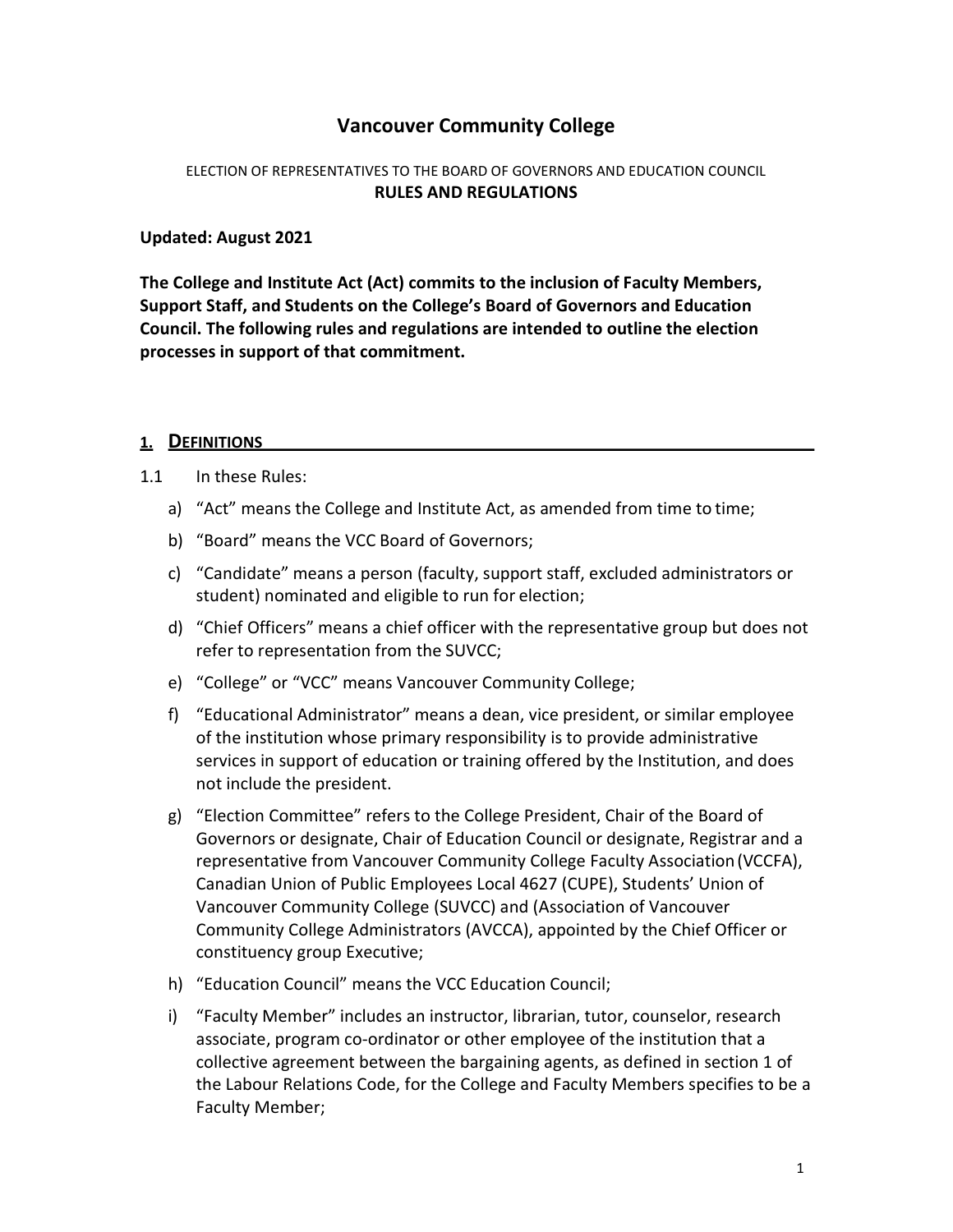- j) "President" means the President of VCC;
- k) "Registrar" means the Registrar of VCC;
- l) "Representative Groups" means:

(a) a bargaining agent, as defined in section 1 of the Labour Relations Code, for Faculty Members or for Support Staff, or

(b) a student society or student organization for which fees are collected under section 19 or 21 of the Act;

- m) "Rules" means these election rules;
- n) "Student" means a person the registrar recognizes to be enrolled and in good standing in a course or program of studies at VCC;
- o) "Support Staff" means employees of the College who are not the president, educational administrators or faculty members;
- p) "Voters' List" means the list containing the names of all voters, students, Faculty Members, Support Staff (includes AVCCA members who are not educational administrators) that are eligible to vote.

These definitions will be deemed amended concurrently with amendments made from time to time of the Act.

#### 2. ROLE OF REGISTRAR AND ELECTION COMMITTEE

- 2.1 The Registrar is responsible under the Act to conduct all elections for elected positions to the Board and the Education Council and to make any decisions necessary to ensure a free, democratic and transparent process and election. The Registrar also serves as the Chair of the Election Committee.
- 2.2 An Election Committee meeting shall be convened by the Registrar when a decision or recommendation of the Committee is required by these Rules or when the Registrar considers it appropriate for the Committee to meet. The quorum for the Election Committee shall be four (4) members and shall include the Registrar or delegate.
- 2.3 Amendments to Election Rules:
	- a) The Registrar is responsible for amending and implementing election rules as required based on consultation and recommendations of the Election Committee;
	- b) Amendments to the rules will be made by the Registrar after consultation with the Election Committee and any changes must be consistent with the spirit of recommendations made by the Committee.
	- c) In the event of a conflict between these Rules and the Act, including any defined terms, the Act shall prevail.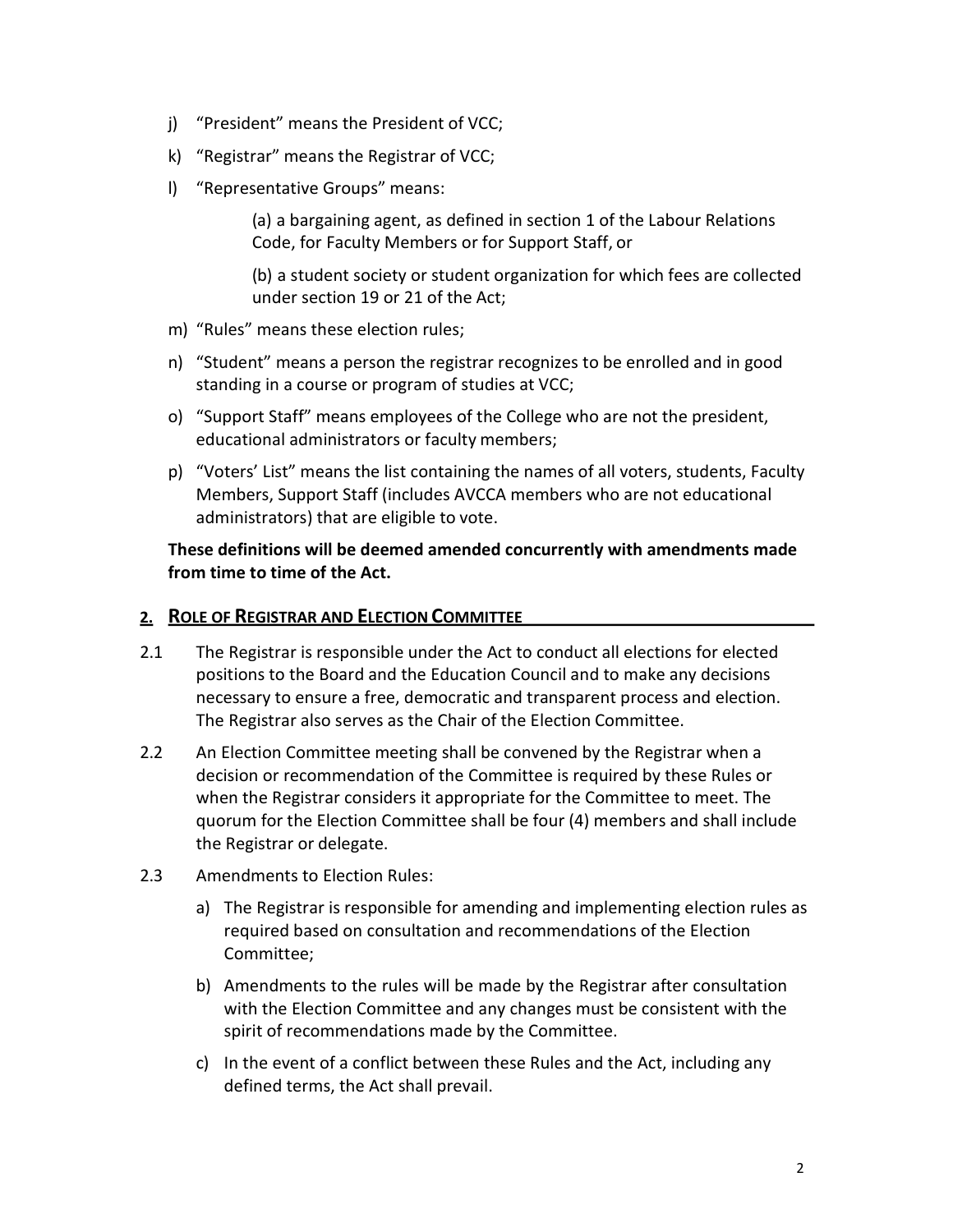### 3. POSITIONS AND TERMS

### 3.1 Board

Under the Act, the elected positions to the Board are:

- a) One Faculty Member elected for a three-year term;
- b) One Support Staff member elected for a three-year term; and
- c) Two Students, one from Broadway/Annacis Island and one from the Downtown campus, each elected for a one-year term.
- 3.2 Education Council

Under the Act, the elected positions to the Education Council are:

- a) 10 Faculty Members elected for two-year terms;
- b) 2 Support Staff members elected for two-year terms; and
- c) 4 Students, two from Broadway/Annacis Island and two from the Downtown campus, each elected for a one-year term.
- 3.3 Distribution of Elected Positions
	- a) The distribution of elected positions between campuses and program areas is set out in Appendix A of these Rules.
	- b) Effective representative groups will determine distribution of their elective positions in regard to program areas and will inform the Registrar's Office prior to election.

### 4. ELECTION SCHEDULE

### 4.1 Timing

The Regular election cycle for Student, Faculty and Support Staff positions on the Board and Education Council will normally commence as close to the start of September as possible. The election cycle takes approximately four weeks to complete. Please note that any regular election cycle must be concluded before the end of October for terms of office to begin on November 1 of each year and conclude on October 31 of the year when the term ends.

### 4.2 By-Elections

- a) When a position on the Board or the Education Council becomes vacant between regular elections, the position shall remain vacant until a by-election is held at a time determined by the Registrar;
- b) The Registrar shall ensure that a by-election is called within 30 calendar days of a vacancy occurring;
- c) An individual elected to a position in a by-election will serve for the remainder of the original term;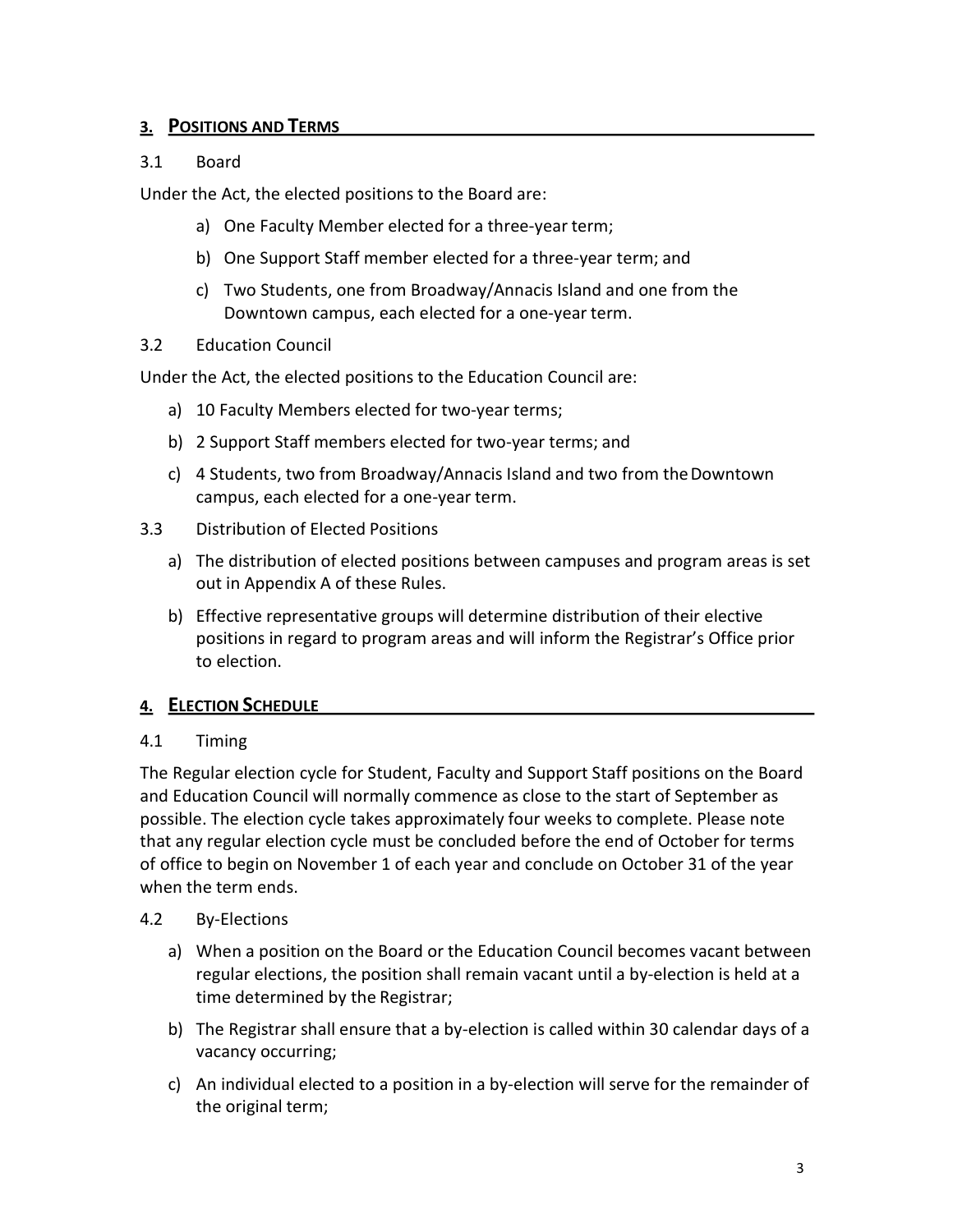d) A by-election will be held if a vacancy occurs with a minimum of four months to the end of the term for which an individual has vacated/resigned their seat.

### 5. ELIGIBILITY TO VOTE AND STAND FOR ELECTION

### 5.1 Students

A Student is considered to be in good standing and eligible to vote and/or stand for election if, at the date for the close of nominations, the Student:

- a) Is officially registered in three or more credits in a course/program running during the semester in which the election is taking place of which they are in class for a minimum of three hours/ week and must have a duration of a minimum of 12 weeks;
- b) Has paid all fees in full by the last day of the nomination period; and
- c) The student will remain in good standing while taking up to 18 weeks off studies, or after graduation/completion or until the next election, whichever comes first, provided they are not in conflict with VCC Bylaw G.1.0 Board Conduct;
- d) Has not been suspended or expelled from VCC for any reason in the current academic year.
- e) If a student withdraws from their program of study, or is required to withdraw, they are immediately considered to have resigned their seat on either Education Council or the Board.
- 5.2 Faculty Members
	- a) A Faculty Member is eligible to vote and/or stand for election if at the date of the close of nominations they are employed by VCC as a Faculty Member.
	- b) A Faculty Member on full-time leave from VCC, where the leave extends for four months or longer from the date of the close of polls, is not eligible to run for a position on either the Board or the Education Council.
- 5.3 Support Staff
	- a) A Support Staff member is eligible to vote if at the date for the close of nominations they are employed by VCC as a Support Staff member.
	- b) A Support Staff member on full-time leave from VCC, where the leave extends four months or longer from the date of the close of polls is not eligible to run for a **position** on the Board or the Education Council.

### 6. VOTERS' LIST

6.1 The Registrar shall prepare a Voters' List which shall contain: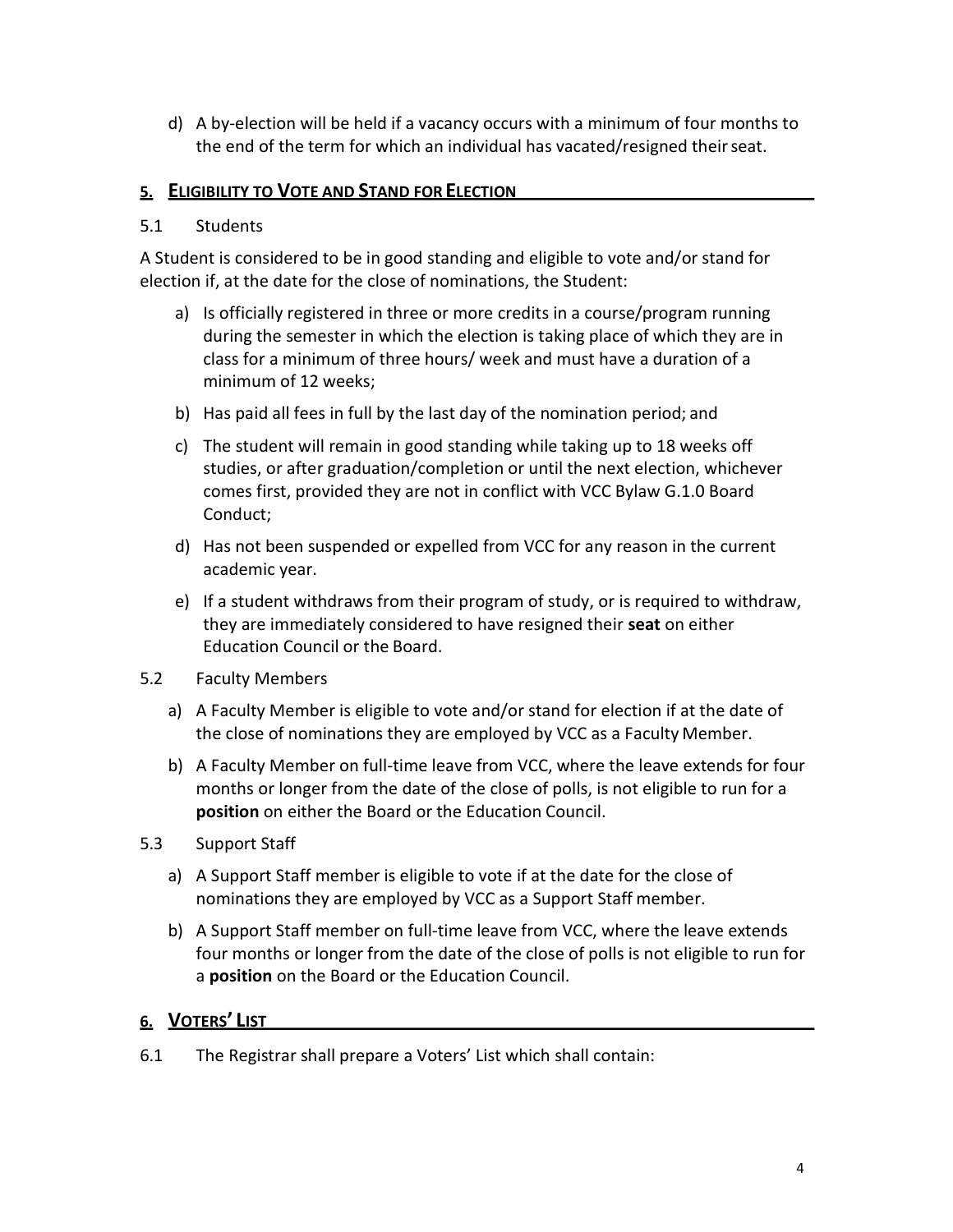- a) The names of all Students, Faculty Members, and Support Staff that are eligible to vote and the constituency group with which each is affiliated;
- b) The program area in which each Faculty Member holds a contract. For those positions on the Education Council that are allocated by program area, Faculty Members will be considered eligible to be nominated as candidates and vote within the program area in which they hold a contract. A Faculty Member holding contracts in more than one program area is deemed to hold a contract within the program area where they teach the highest percentage of courses; and
- c) The Voters' List is shared with the Election Committee prior to the start of voting, for purposes of verification, but it is not made publicly available to the College community.
- d) A Student, Faculty Member or Support Staff who wishes to confirm that they are on the Voters' List may do so by contacting the Registrar any time prior to the close of voting.
- 6.2 Entitlement to Vote

Students, Support Staff and Faculty who are eligible to vote are entitled to cast votes for those positions as set out in Appendix A of these Rules.

## 7. ELIGIBILITY TO HOLD OFFICE

## 7.1 Students

A Student standing for election should review Section 5.1 for eligibility criteria. If during a Student's term on the Board or the Education Council the Registrar determines that a Student ceases to be in good standing as defined in Section 5.1, the Student's position shall be forfeited and Section 4.2 shall apply.

## 7.2 Faculty

If during their term on the Board or the Education Council a Faculty Member's employment is terminated or they cease to meet the definition of Faculty Member set out in the Act, their position on the Board or the Education Council shall be forfeited and Section 4.2 shall apply.

## 7.3 Support Staff

If during their term on the Board or the Education Council a Support Staff Member's employment is terminated or they cease to meet the definition of Support Staff set out in the Act, their position on the Board or the Education Council shall be forfeited and Section 4.2 shall apply.

## 8. PRE-ELECTION PROCESS

8.1 Prior to every regular election and by-election the Registrar shall distribute to all eligible voters on the Voters' List by email a notice of election, which sets out: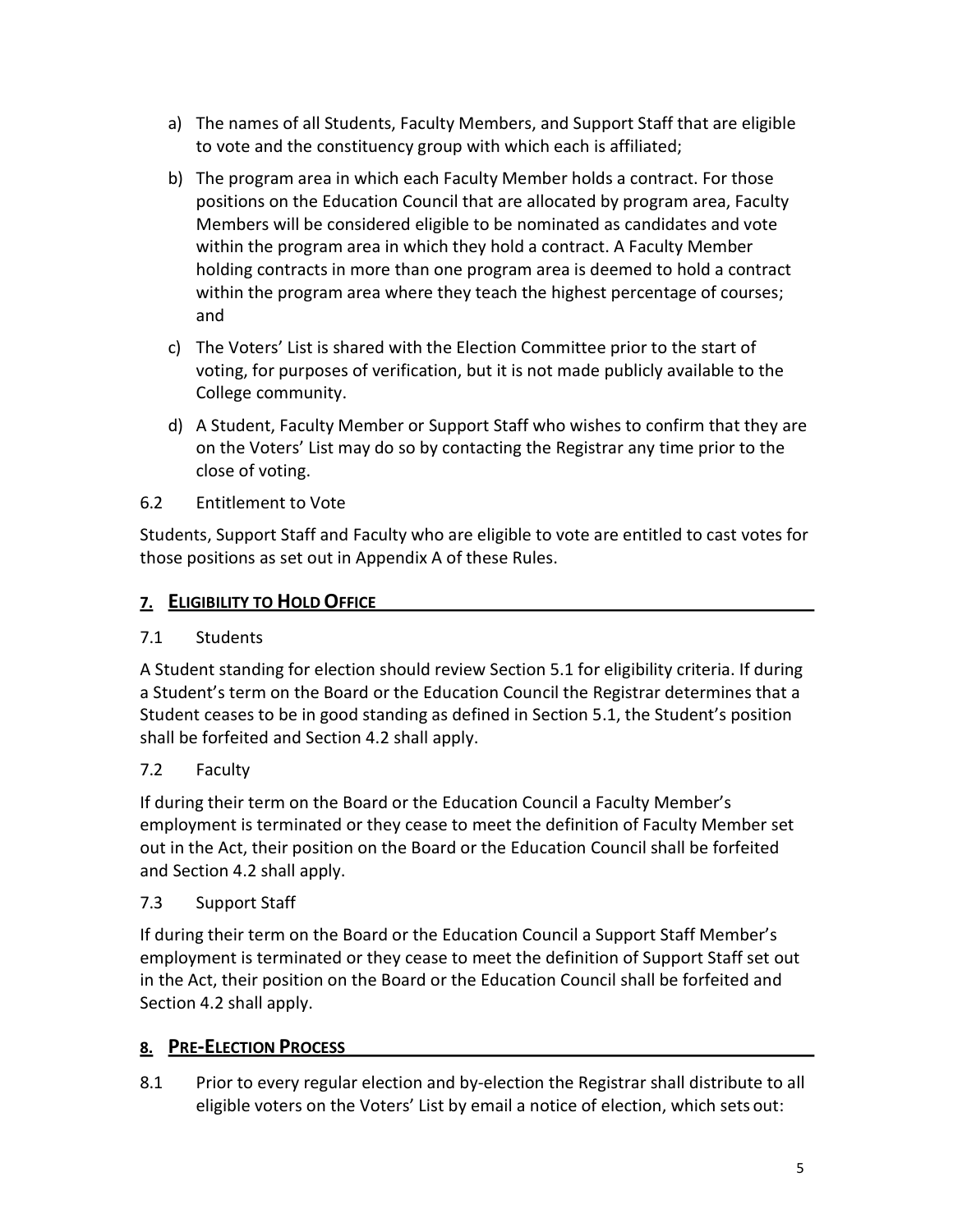- a) the vacant positions to be filled in the upcoming election and their terms;
- b) the election schedule, including: the date that nomination forms will be available; the date for the close of nominations; the dates for campaigning; the dates for voting; and the date that election results will be announced;
- c) the location/s where the Act and these Rules may be obtained; and
- d) the location/s at which nomination forms may be obtained.

#### 9. NOMINATIONS

- 9.1 Nomination forms will be available from the Registrar's Office on both campuses once a call for election has been made. For those at Annacis Island, nomination forms will also be made available. Instructions and deadlines for the receipt of nominations will be made available at the same time
- 9.2 Nomination forms will contain:
	- a) the name of the candidate
	- b) the position sought;
	- c) the candidate's Program Area (if the candidate is a Faculty Member);
	- d) the candidate student number (if the candidate is a Student);
	- e) the candidate's phone number and e-mail address;
	- f) the candidate's signature indicating their consent to stand for election; and
	- g) the names and signatures of three nominators, who must be members of the same Representative Group as the candidate.
- 9.3 Candidates are strongly encouraged to provide the Registrar with a short biographic statement (of up to 500 words) at the same time as completed nomination forms.
- 9.4 Original or electronic copies of the nomination form must be submitted to the Registrar by the date for the close of nominations.
- 9.5 The Registrar will not accept late nominations or biographic statements.
- 9.6 Candidates may withdraw their candidacy by submitting written notification to the Registrar up to the close of nominations but not after the notification has been distributed to the College community.

### 10. CAMPAIGNING

10.1 Candidate lists for each election will be posted on all campuses no later than three (3) working days following the close of nominations.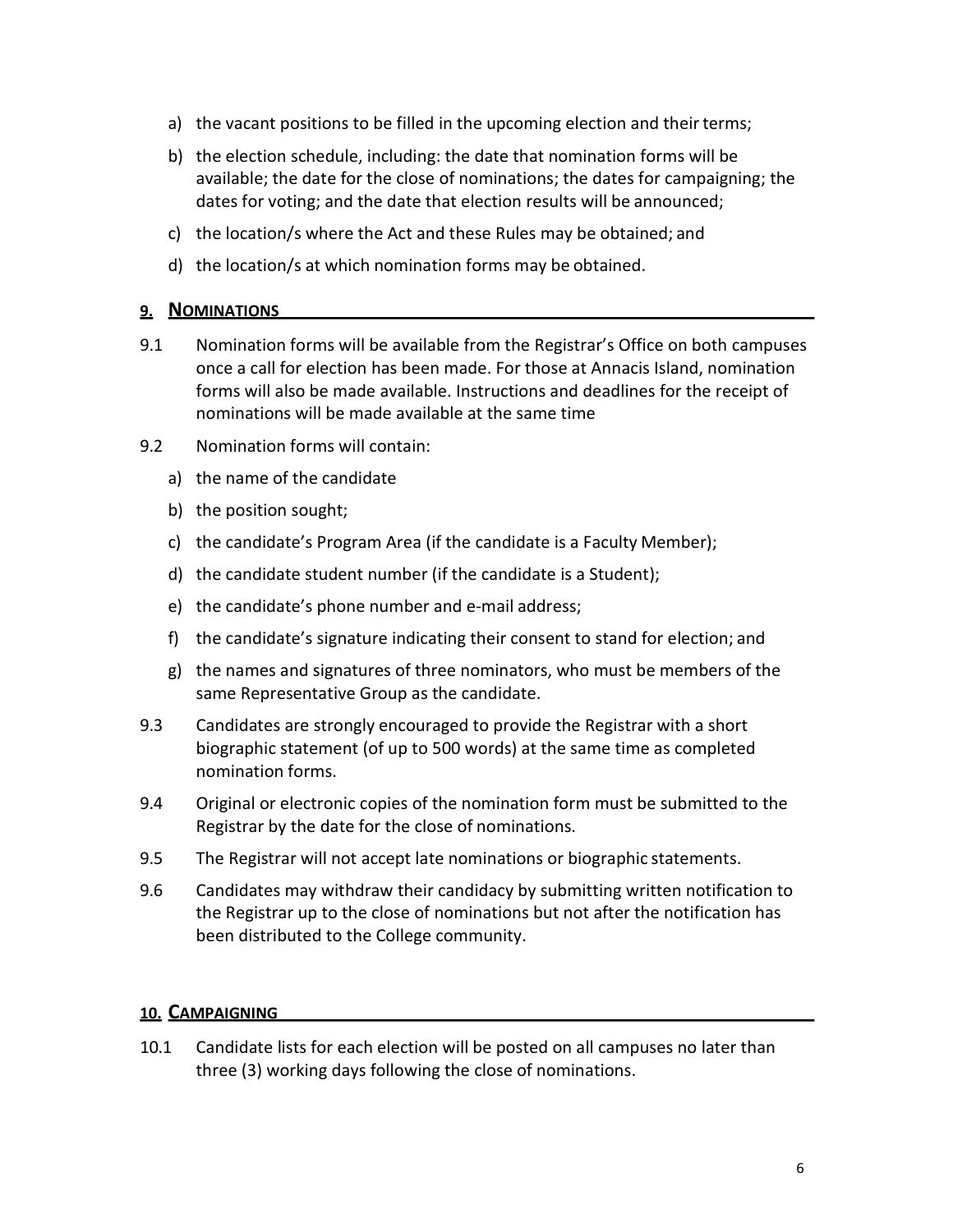- 10.2 Concurrent with the posting of the candidate lists, the Registrar will distribute to applicable eligible voters, by College wide email, all candidate statements submitted under Section 9.3.
- 10.3 Candidates may campaign from the day the candidate list is posted until the last day of the campaign period in accordance with the election schedule published by the Registrar.
- 10.4 Candidates must act in accordance with the VCC Student and Employee Code of Conduct throughout the campaign.
- 10.5 All campaign materials produced and distributed for the candidate must not undermine an individual or group as per BC Human Rights Legislation. Campaigning materials include, but are not limited to posters, signs, websites, social media, and phone/email campaigns.
- 10.6 Campaigning should not disrupt class instruction or regular campus operations.
- 10.7 Candidates are responsible for the removal of all posters and other campaign material immediately following the close of the elections.
- 10.8 The Registrar may sanction a candidate for not adhering to campaign rules up to and including disqualification of the candidate.
- 10.9 The decision to sanction a candidate is subject to appeal under the elections appeals procedure. A written appeal must be filed within two working days of the sanction being issued and adjudicated prior to the designated voting period.

### 11. VOTING

- 11.1 Voting will commence at the end of the campaign period in accordance with the election schedule published by the Registrar.
- 11.2 Voting will take place using an electronic format through a secure online voting system that protects voter anonymity.
- 11.3 Physical ballots will be available at the Registrar's Office at Broadway and Downtown campuses as well as at Annacis.
- 11.4 Ballots will contain:
	- a) The position title;
	- b) The term to be served;
	- c) The candidate name(s); and
	- d) Voting instructions as required.
- 11.5 If no candidate is nominated for a vacant position, the position will remain vacant until a by-election is held pursuant to Section 4.2.
- 11.6 If only one candidate is nominated for a particular position, a special ballot will be prepared to allow voters to vote "Yes" or "No" for that candidate. If only one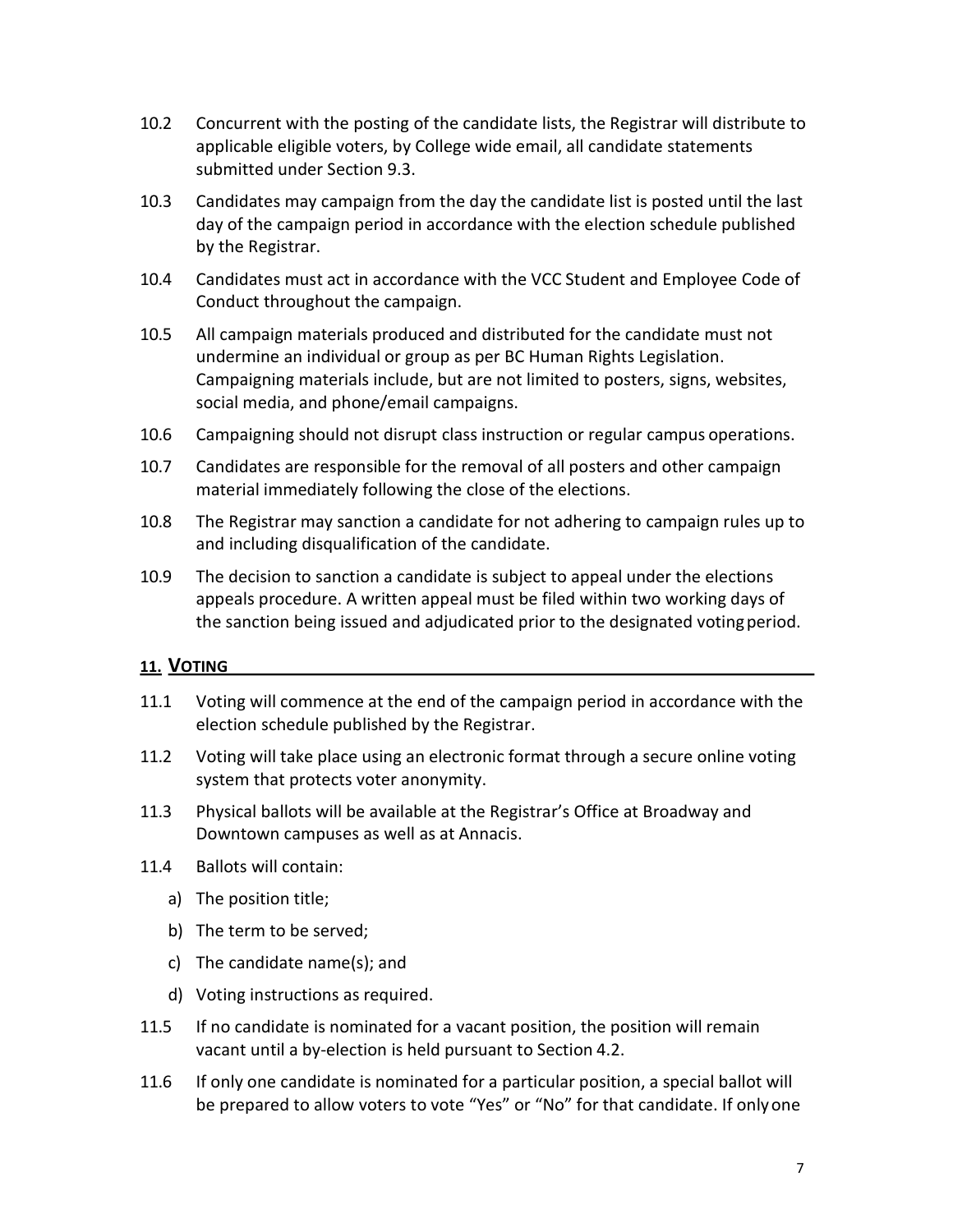candidate is nominated for a particular position and majority votes "No", that position shall be deemed vacant and clause 4.2 of these Rules shall be enacted.

- 11.7 Voting will take place on the days designated by the Election Committee.
- 11.8 Eligible voters will be sent an electronic communication inviting them to participate in the election process. In this communication the voter will receive a unique link to the online voting system where they will cast their ballot.

### 12. ELECTION RESULTS

- 12.1 Votes will be tallied by the online system with any paper ballots added to results and then verified by the Registrar.
	- a) Candidate may appoint scrutineer. Contact Registrar's Office to submit name of scrutineer.
- 12.2 The results will be distributed to the Election Committee for confirmation. In the event of a tie, the Registrar will order a recount of the paper ballots and reconfirm electronic votes to be completed on the first working day after the original count. Should there still be a tie, a random selection will occur using a coin toss to determine the successful candidate for the position. The candidates involved in a tie have the right to be present during the random selection.
- 12.3 In the event of a very close election (5% of total votes cast), a recount of the ballots may be requested. Only a candidate for the particular position may make such a request and the Registrar must receive request within four (4) working days after the results of the election are declared
- 12.4 Once the election results are confirmed by the Registrar, this information will be released to the College community. The Registrar will inform the Election Committee prior to releasing the results only in the event of any irregularities or in the event of a very close election. Results are confidential until officially announced by the Registrar.
- 12.5 The names and voting counts for all candidates will be publicized. The results of each election will be posted at all campuses. The President, the Chair of the Board of Governors, and the Chair of Education Council will be informed of the results at the time they are posted.
- 12.6 Ballots will be destroyed on the 6th working day after the day on which the election results were announced. If an appeal is filed under Section 13, the ballots will be retained for the duration of the appeal process.

### 13. APPEALS

13.1 The rules and regulations of the election are not subject to appeal. However, the implementation of the election process may be subject to appeal by eligible voters.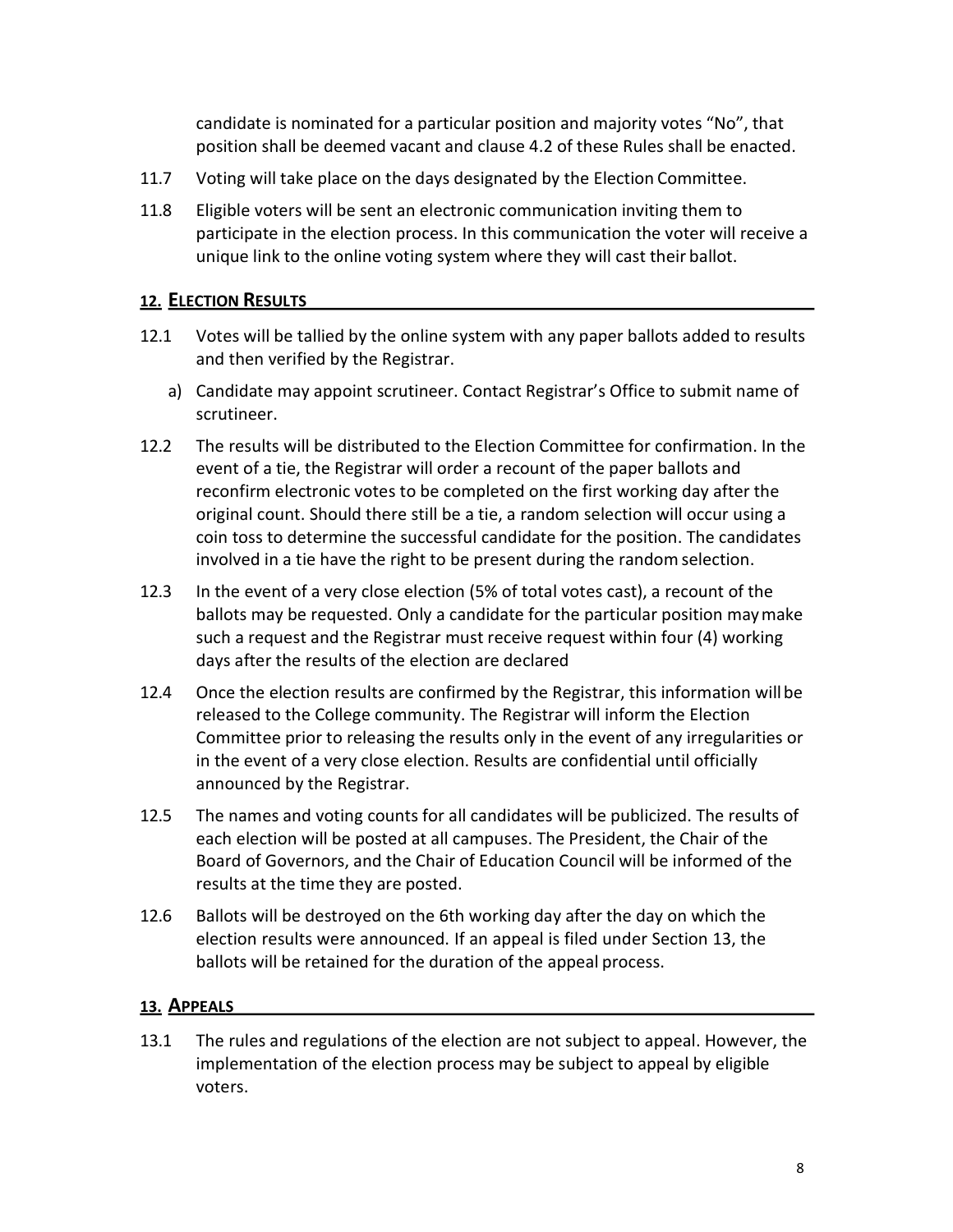- 13.2 The conduct of an election may be appealed by any person who was an eligible candidate in that election
- 13.3 Appeals will fall into one of two categories:
	- a) Procedural: An appeal that raises issues about how the election itself was conducted. (Available to both candidates and voters).
	- b) Substantive: An appeal that raises issues around what occurred during the election itself where there is a belief of injustice. (Available to candidates only).
- 13.4 Written requests for an appeal must be filed with the Registrar within four (4) working days following the day on which the election results were announced. Appeal forms will be available from the Office of the Registrar.
- 13.5 Appeals must address the specific grounds for the appeal.
- 13.6 In the event the appeal is based on procedural grounds, the Registrar will interview the complainant as soon as possible. The complainant may be accompanied by an advocate. The Registrar must issue a written decision within five (5) working days of the interview and inform both the complainant and the Election Committee of the outcome and rationale. The Registrar's decision can be appealed directly to the Election Committee itself.
- 13.7 Written requests for a substantive appeal will be shared with all candidates of the affected constituent group. Any candidate may respond to the appeal in writing but must do so within four (4) working days after which the original request for an appeal is distributed to affected candidates.
- 13.8 The appeal will be considered by this Election Committee. The Committee member must not have been a candidate or a nominator in the election that is the subject of the appeal. The Registrar shall be an ex officio non-voting member of the Election Committee. If a voting member runs, they will need to appoint a designate.
- 13.9 The Election Committee will hold a hearing to consider the appeal.
- 13.10 The hearing will be held within 10 working days of the receipt of the written request for an appeal.
- 13.11 The Election Committee will conduct the hearing with the complainant present. Any other candidate in the election may also attend.
- 13.12 Each candidate in attendance will have the opportunity to address the Election Committee. Time limitations and a schedule will be at the discretion of the Committee, taking into consideration the number of appeals and candidates wishing to address the Committee.
- 13.13 Each candidate in attendance will be allowed to bring a support person or advocate.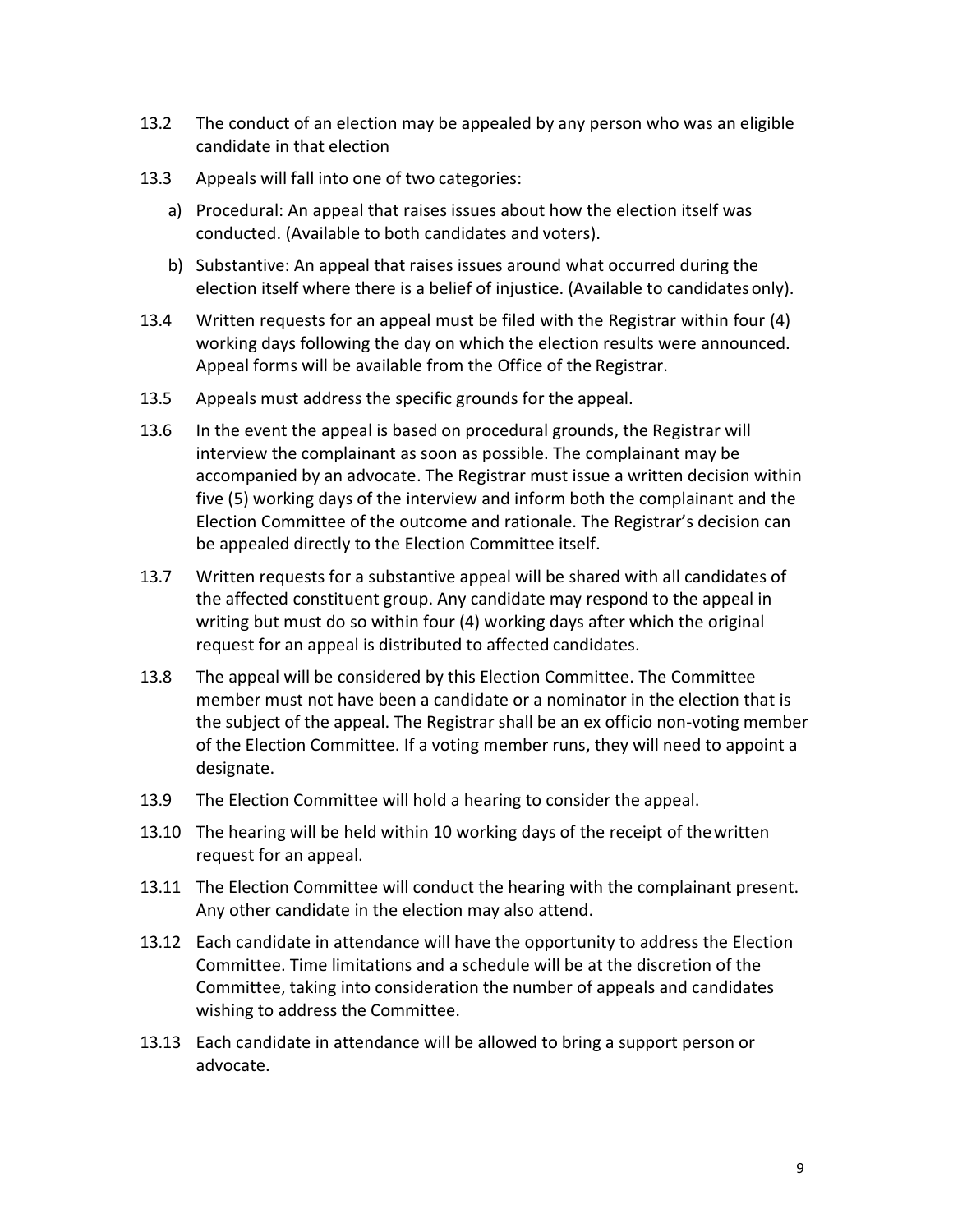- 13.14 Following the hearing, the Committee will then deliberate in private. Within five (5) working days of the hearing, the written decision of the Election Committee will be provided to the complainant and all other candidates of the affected Representative Group.
- 13.15 Decisions of the Committee may take the form of: rejecting the appeal; making recommendations to the Registrar with respect to future elections; or ordering corrective action, including overturning the election results and ordering that the election be re-run.
- 13.16 In the event the appeal is submitted in response to a decision made regarding procedural matters by the Registrar, a written appeal stating the grounds for the appeal must be submitted within five (5) working days after the written decision was issued by the Registrar to the Office of the President. A hearing will be held within ten (10) days of receipt of the written appeal. Both the complainant and the Registrar will be present and be able to present their justification concerning the matter under appeal. The Committee will then deliberate in private. Within five (5) working days of the hearing, a written decision with rationale will be provided to both the complainant and the Registrar to the Office of the President.
- 13.17 Decisions rendered by the Election Committee are final and binding.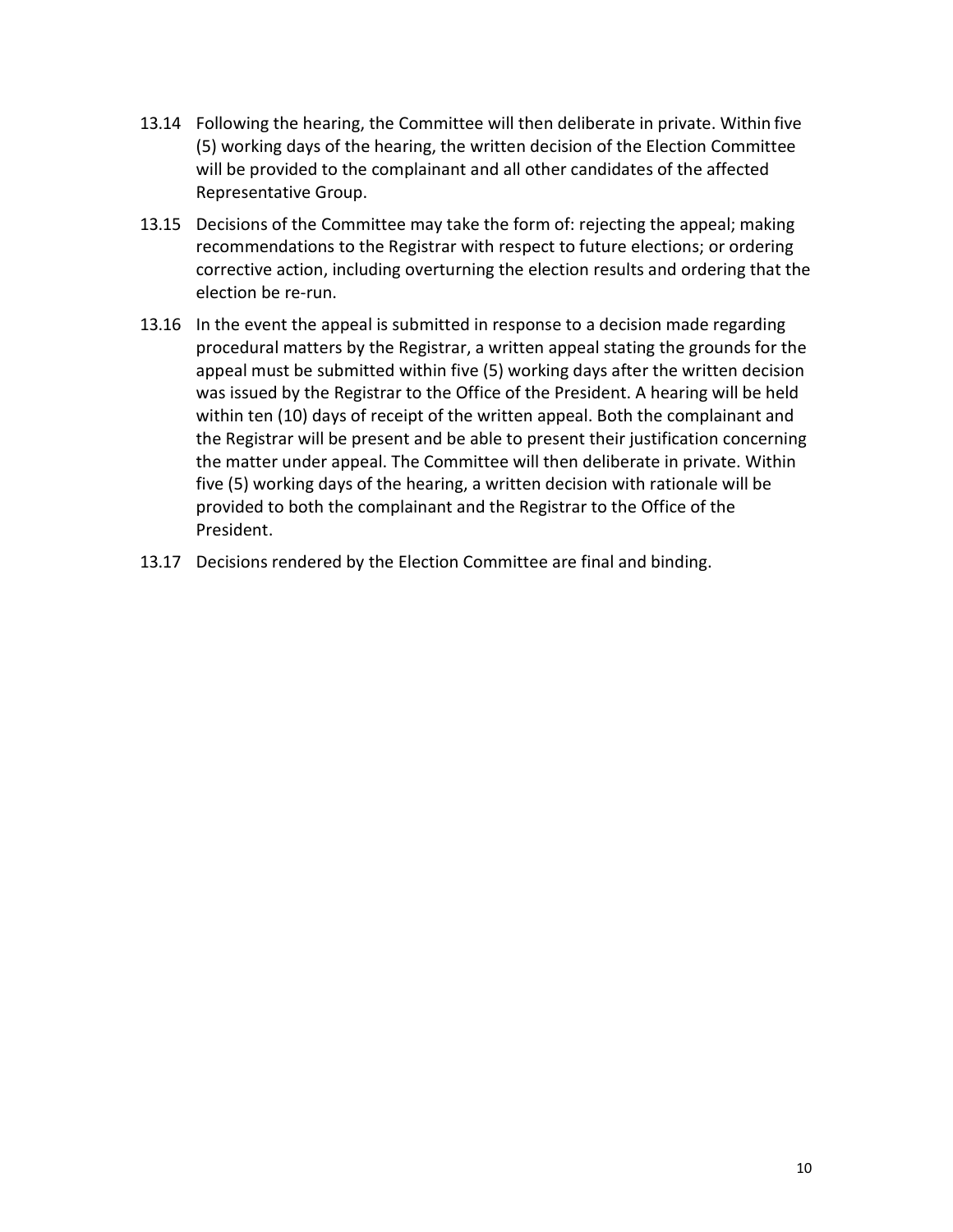# Appendix A

| <b>Elected Representatives on Education Council</b> |                 |             |                                                                                            |  |  |
|-----------------------------------------------------|-----------------|-------------|--------------------------------------------------------------------------------------------|--|--|
| Representative<br>Group                             | Number of Seats | Term Length | <b>Voter Group</b>                                                                         |  |  |
| <b>Faculty Members</b>                              | 10              | 2 years     | 8 - Faculty Members by<br>Program area (see<br>below)<br>2 - Faculty Members               |  |  |
| <b>Support Staff</b>                                | $\overline{2}$  | 2 years     | <b>Support Staff</b>                                                                       |  |  |
| <b>Students</b>                                     | 4               | 1 year      | 2 - Students at Broadway<br>Campus/Annacis<br>Island<br>2 - Students at Downtown<br>Campus |  |  |

| <b>Faculty Representative Distribution on Education Council</b>                                                                      |                                                                                                               |  |  |  |
|--------------------------------------------------------------------------------------------------------------------------------------|---------------------------------------------------------------------------------------------------------------|--|--|--|
| Program Area                                                                                                                         | <b>Number of Seats</b>                                                                                        |  |  |  |
| School of Arts & Sciences                                                                                                            | 2 elected by Arts & Sciences Faculty<br><b>Members</b>                                                        |  |  |  |
| <b>School of Health Sciences</b>                                                                                                     | 2 elected by Health Faculty Members                                                                           |  |  |  |
| School of Hospitality, Food Studies &<br><b>Applied Business</b>                                                                     | 1 elected by Hospitality, Food Studies &<br><b>Applied Business Faculty Members</b>                           |  |  |  |
| School of Trades, Technology and Design                                                                                              | 1 elected by Trades, Technology & Design<br><b>Faculty Members</b>                                            |  |  |  |
| Library and Learning Centre                                                                                                          | 1 elected by Library and Learning Centre<br><b>Faculty Members</b>                                            |  |  |  |
| School of Instructor Education; Centre for<br>Teaching, Learning and Research                                                        | 1 elected by School of Instructor<br>Education; Centre for Teaching, Learning<br>and Research faculty members |  |  |  |
| <b>Student Success (Counselling &amp; Disability</b><br>Services, Interpreting, Assessments, and<br>the Arbiter of Student Services) | 1 elected by Student Success Faculty<br><b>Members</b>                                                        |  |  |  |
|                                                                                                                                      | 1 elected by Faculty Members at large                                                                         |  |  |  |